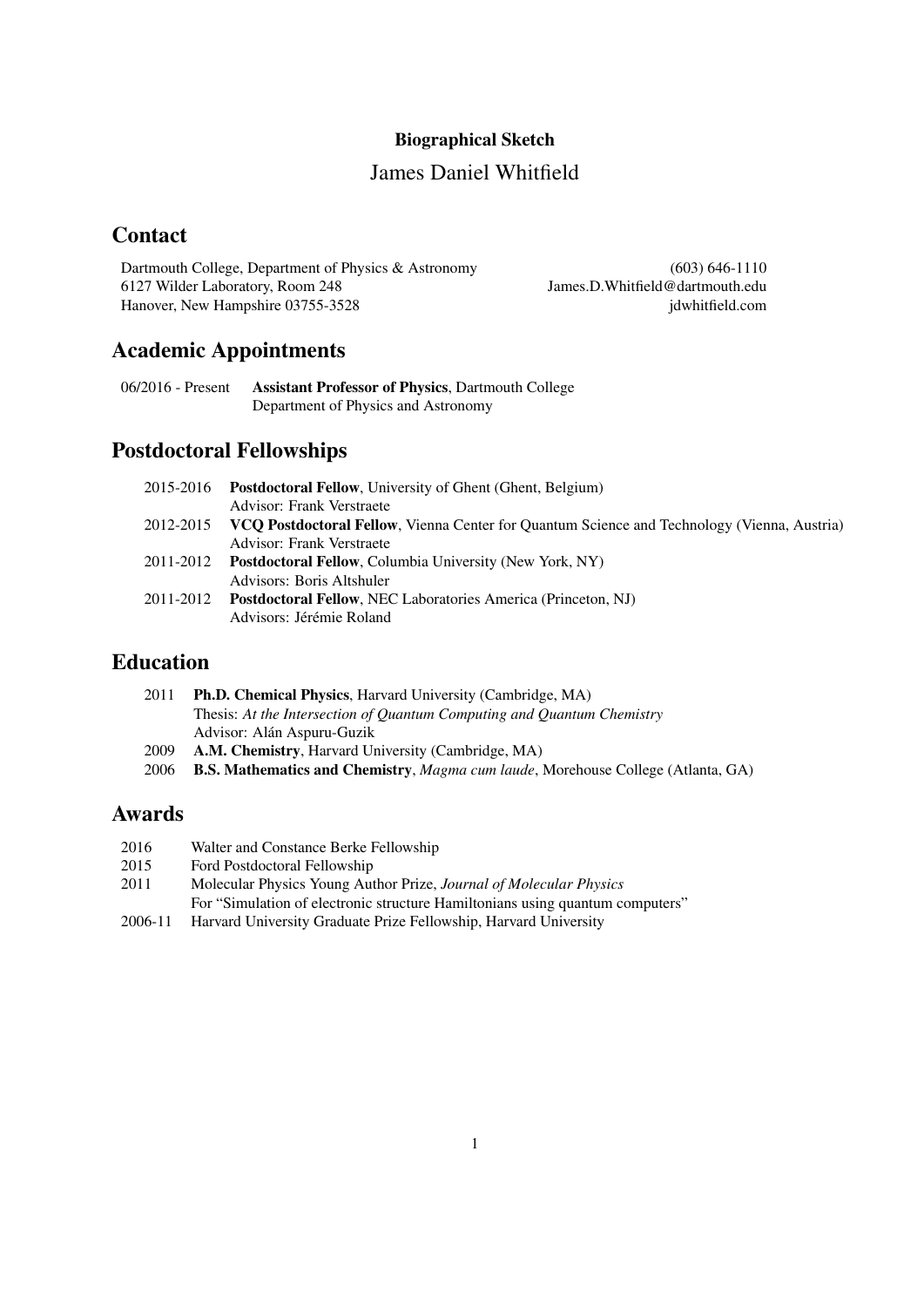## Professional Activities

- 2019 Achieving a Quantum Smart Workforce Kavli Futures Symposium, Los Angeles, CA
- 2018 Participant, Summit on Advancing American Leadership in Quantum Information Science, White House
- 2018 Long-term visitor at Simons Institute; Workshop "Challenges in Quantum Computing" (UC Berkeley)
- 2018 NSF Young Investigator's Workshop
- 2017 American Association of Physics Teachers New Faculty Workshop participation
- 2017 Programme Committee for conference *Theory of Quantum Computation, Communication, and Cryptography*
- 2017 Ford Foundation Fellowships Review Panel
- 2015 Co-organized conference *Novel Computing Approaches to Quantum Chemistry*, Telluride, CO
- 2012 Visiting Scholar, Max Planck Institute for the Physics of Complex Systems, Condensed Matter Group
- 2012 Visiting Scientist, Institute for Scientific Interchange, Quantum Science Laboratory

Reviewer for various journals (Quantum Information and Computation, New Journal of Physics, Nature, Nature Communications, Physical Review A, Physical Review Letters, Quantum Science and Technology, Journal of Physics A: Mathematical and Theoretical, International Journal of Quantum Chemistry, NSF Ad-Hoc panels, Alexander von Humboldt Fellowship reviewer)

#### Professional memberships

- American Physical Society
- American Chemical Society

## College Committees

- William H. Neukom Academic Cluster in Computational Science, Faculty search committee, Fall 2018 Spring 2019
- Colloquium Committee member, Fall 2018 Fall 2019
- Digital Outreach Committee chair, since Fall 2016
- Graduate Admissions and Policy committee member, since Fall 2016

## Teaching

| Fall 2016   | Introduction to Condensed Matter, Phys 73 |
|-------------|-------------------------------------------|
| Spring 2017 | Quantum Physics of Matter, Phys 40        |
| Fall 2017   | Introduction to Condensed Matter, Phys 73 |
| Winter 2018 | Introductory Physics I, Phys 13           |
| Spring 2018 | Quantum Information, Phys 116             |
| Fall 2018   | Introduction to Condensed Matter, Phys 73 |
| Winter 2019 | Introductory Physics I, Phys 13           |
| Spring 2019 | Quantum Physics of Matter, Phys 40        |
|             |                                           |

## Undergraduate theses supervised

• Shaket Chaudhary, Undergraduate thesis 2019 "Constructing Random Ensembles of Fermionic Systems"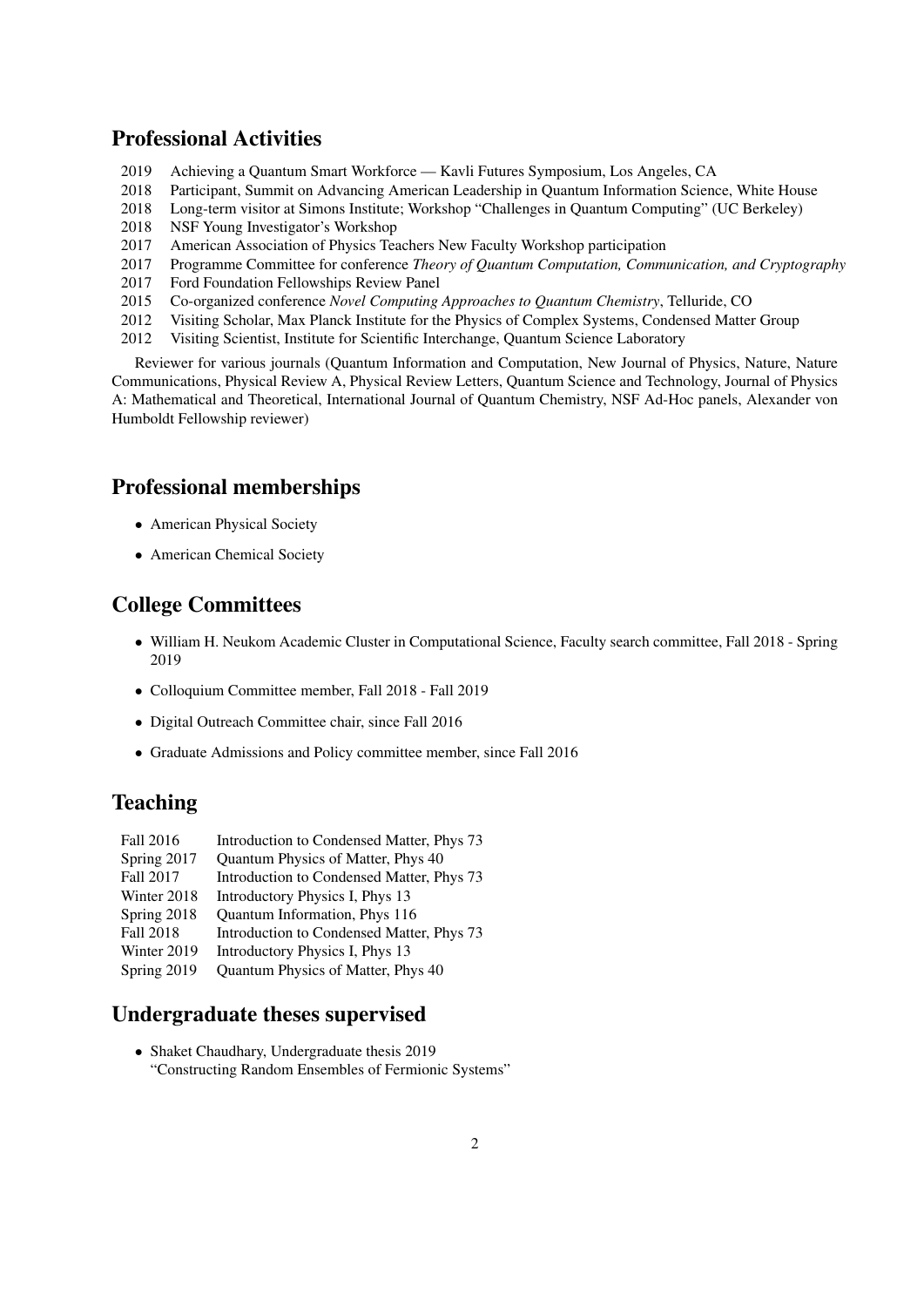- Erik Weis, Undergraduate thesis 2018 "Benchmarking Quantum Computers Using Electronic Structure Algorithms"
- Samuel Greydanus, Undergraduate thesis 2017 "Approximating Matrix Product States with Machine Learning"

# Talks since 2016

#### Conference Presentations

- Theoretical Physics Symposium 2019 (invited speaker) DESY Hamburg, Germany November 2019
	- Quantum technology and time-dependent density functional theory November 15, 2019
- Quantum Information for Developers Summer School and Hackathon (invited lecturer) Swiss Federal Institute of Technology in Zürich (ETHZ) Zürich, Switerland — Sept 2019
	- Hamiltonian simulation problems and quantum chemistry September 8, 2019
	- Fermions, bosons, and qubits September 8, 2019
	- Time evolution and measurements of Hamiltonians September 9, 2019
- Quantum Indeterminacy Workshop (invited talk) Hanover, NH July 2019
	- Computation versus Experiment: Quantum technology meets quantum computing July 13, 2019
- American Mathematics Society Joint Mathematics Meeting (contributed talk) Baltimore, MD January 2019
	- Quantum Measurement Problem. Session: AMS Special Session on 25 years of Conferences for African-American Researchers in the Mathematical Sciences (CAARMS times 25), II. January 16, 2019
- American Physical Society Meeting (contributed talk) Boston, MA March 2019
	- Quantum simulation and Time-Dependent Density Functional Theory. Session: Applications of Noisy Intermediate Scale Quantum Computers III. March 5, 2019
- International Workshop on Quantum Chemical Calculations on Quantum Computers (invited talk) Osaka City University (OCU), Osaka, Japan — March 2018
	- Fermionic Algebras for Quantum Computing. March 29, 2018

#### Invited Seminars/Colloquia

- Harvard University Institute for Theoretical Atomic Molecular and Optical Physics Cambridge, MA. Quantum Computing and Non-interacting Electronic Theories. November 7, 2019
- Naval Research Laboratory (Chemistry Colloquium) Washington, D.C. Chemistry in the age of Quantum Supremacy. October 17, 2019
- Stony Brook University Stony Brook, NY. Quantum Simulation of Fermions: Fermion-to-spin mappings and TDDFT. May 16, 2019
- Bates College Lewiston, ME. The Promise of Quantum Technology. November 15, 2018
- Virginia Institute of Technology Blacksburg, VA. Quantum Simulation of Fermions. Sept 10, 2018
- Microsoft Redmond, Washington. Quantum Simulation and Applications. August 9, 2018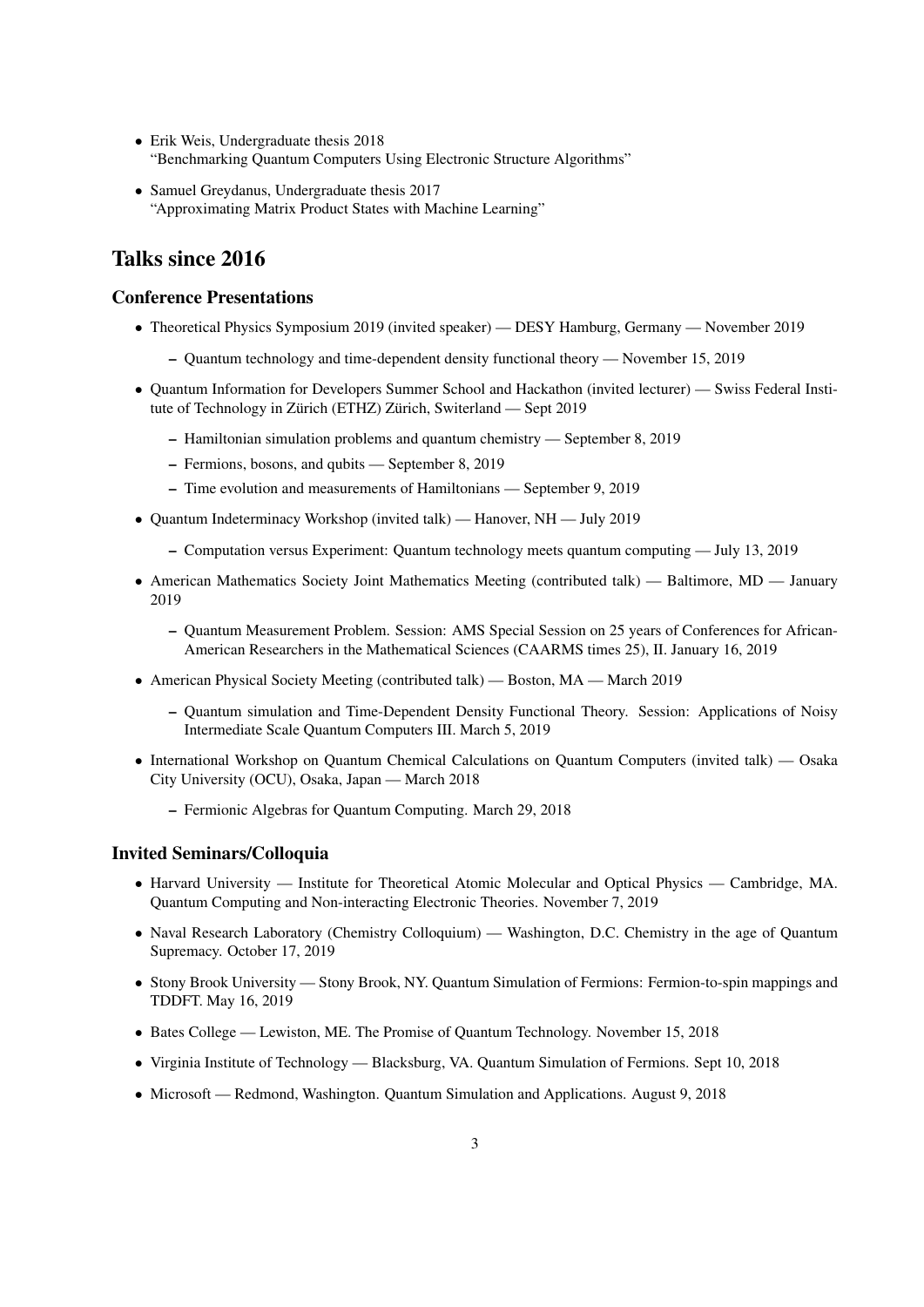- Pacific Northwest Laboratories Richland, Washington. Quantum Simulation of Fermions. August 7, 2018
- Rigetti Quantum Computing Berkeley, CA. Hydrogen Quantum Simulation. July 18, 2018
- Simons Institute Berkeley, CA. Formalizing Electronic Structure Problems. July 12, 2018
- Sandia National Laboratories Livermore, California. Quantum Simulation of Fermions. July 9, 2018
- IBM T. J. Watson Yorktown Heights, NY. Fermionic simulation on quantum computers, June 9, 2018
- Quantum Lunch Seminar at Los Alamos National Laboratory Los Alamos, NM. Fermionic algebras for qubits, January 26, 2017
- Georgia Tech Quantum Information Seminar at Georgia Institute of Technology Atlanta, GA. Electronic structure on quantum computers with ultra-local qubit operators. January 31, 2017

### Funding since 2016

- 1. National Science Foundation, 2019-2023 "EPSCoR RII Track-2 FEC: Harnessing the Data Revolution for the Quantum Leap: From Quantum Control to Quantum Materials," Co-I, \$1,949k / 4 years.
- 2. Department of Energy Grant, 2019-2024 "Fundamental Algorithmic Research for Quantum Computing," PI, \$1,246k /5 years.
- 3. National Science Foundation Grant PHYS-1820747, 2018-2021 "Topological Fermionic Quantum Simulation," PI, \$407k /3 years.
- 4. Department of Energy Grant DE-SC0019374, 2018-2021 "Quantum Chemistry for Quantum Computers," Co-PI, \$536k/3 years.
- 5. Department of Energy Grant DE-SC0019374, 2018-2022 "Optimization, Verification, and Engineered Reliability of Quantum Computers," Co-PI, \$727k/4 years.

#### Papers since 2016

Citations reported from Google Scholar (h-index: 17, i10-index: 19)

- 1. K Setia, R Chen, J E Rice, A Mezzacapo, M Pistoia, James Daniel Whitfield. Reducing qubit requirements for quantum simulation using molecular point group symmetries. (Preprint) arXiv:1910.14644.
- 2. J Yang and J Brown and James Daniel Whitfield. Measurement on quantum devices with applications to timedependent density functional theory. (Preprint) arXiv:1909.03078.
- 3. K Setia, S Bravyi, A Mezzacapo, James Daniel Whitfield. Superfast encodings for fermionic quantum simulation. Physical Review Research, 1, 033033, 2019.
- 4. R W Chien, S Xue, T S Hardikar, K Setia, James Daniel Whitfield. Analysis of Superfast Encoding Performance for Electronic Structure Simulations. Physical Review A, 100, 032337, 2019.
- 5. S Gulania, James Daniel Whitfield. Young frames for quantum chemistry. (Preprint) arXiv:1904.10469.
- 6. J Brown, J Yang, James Daniel Whitfield. Solver for the electronic V-representation problem of time-dependent density functional theory. (Preprint) arXiv:1904.10958.
- 7. J Brown, James Daniel Whitfield. Basis set convergence of Wilson basis functions for electronic structure. Journal of Chemical Physics, 151, 064118, 2019.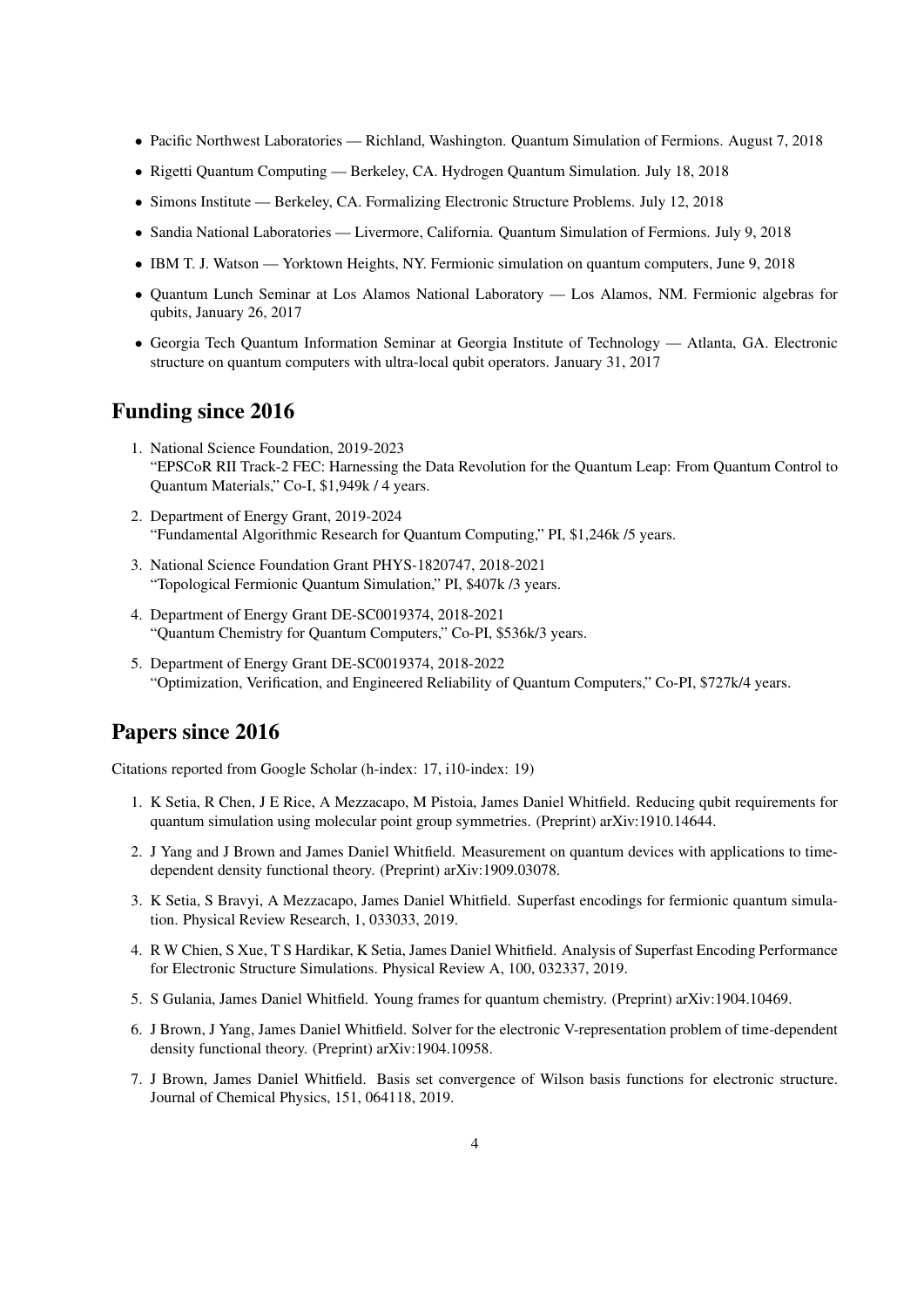- 8. K Setia, James Daniel Whitfield. Bravyi-Kitaev Superfast simulation of fermions on a quantum computer. The Journal of Chemical Physics, 148, 164104, 2018.
- 9. C Schilling, M Altunbulak, S Knecht, A Lopes, James Daniel Whitfield, M Christandl, D Gross, M Reiher. Generalized Pauli constraints in small atoms. Physical Review A, 97, 052503, 2018.
- 10. G Zhu, Y Subasi, James Daniel Whitfield, M Hafezi. Hardware-efficient fermionic simulation with a cavity-QED system. New Physics Journal Quantum Information, 4, 16, 2018.
- 11. V Havlíček, M Troyer, James Daniel Whitfield. Operator Locality in Quantum Simulation of Fermionic Models. Physical Review A, 95, 032332, 2017.
- 12. James Daniel Whitfield, V Havlíček, M Troyer. Local spin operators for fermion simulations. Physical Review A, 94, 030301, 2016.

### Other Publications

- 12. S Barz, B Dakic, Y O Lipp, F Verstraete, James Daniel Whitfield, P Walther. Linear-optical generation of eigenstates of the two-site XY model. Physical Review X, 5(2):021010, 2015.
- 13. Y Wang, F Dolde, J Biamonte, R Babbush, V Bergholm, S Yang, I Jakobi, P Neumann, A Aspuru-Guzik, James Daniel Whitfield, and J Wrachtrup. Quantum Simulation of Helium Hydride Cation in a Solid-State Spin Register. ACS Nano, 9(8):7769-7774, 2015.
- 14. James Daniel Whitfield, M-H Yung, D G Tempel, S Boixo, A Aspuru-Guzik. Computational complexity of time-dependent density functional theory. New Journal of Physics, 16(8):083035, 2014.
- 15. James Daniel Whitfield, Z Zimborás. On the NP-completeness of the Hartree-Fock method for translationally invariant systems. The Journal of Chemical Physics, 141(23):234103, 2014.
- 16. James Daniel Whitfield. Communication: Spin-free quantum computational simulations and symmetry adapted states. The Journal of Chemical Physics, 139:021105, 2013.
- 17. James Daniel Whitfield, P J Love, and A Aspuru-Guzik. Computational complexity in electronic structure. Physical Chemistry Chemical Physics, 15(2):397-411, 2013.
- 18. Z Zimboras, M Faccin, Z Kadar, James Daniel Whitfield, B Lanyon, and J Biamonte. Quantum transport enhancement by time-reversal symmetry breaking. Scientific Reports, 3:2361, 2013.
- 19. James Daniel Whitfield, M Faccin, and J D Biamonte. Ground-state spin logic. EPL (Europhysics Letters), 99(5):57004, 2012.
- 20. James Daniel Whitfield. Chapter 7 Electronic Structure in "Mathematical Modeling II: Quantum Mechanics and Spectroscopy" by Troy L. Story. Zip Publishing, 2012.
- 21. N C Jones, James Daniel Whitfield, P L McMahon, M-H Yung, R Van Meter, A Aspuru-Guzik, and Y Yamamoto. Faster quantum chemistry simulation on fault-tolerant quantum computers. New Journal of Physics, 14(11):115023, 2012. (Citations: 92)
- 22. I Kassal, James Daniel Whitfield, A Perdomo-Ortiz, M-H Yung, and A Aspuru-Guzik. Simulating chemistry using quantum computers. Annual Review of Physical Chemistry, 62:185-207, 2011. (Citations: 211)
- 23. James Daniel Whitfield, J Biamonte, and A Aspuru-Guzik. Simulation of electronic structure Hamiltonians using quantum computers. Molecular Physics, 109(5):735-750, 2011. (Citations: 222)
- 24. J D Biamonte, V Bergholm, James Daniel Whitfield, J Fitzsimons, and A Aspuru-Guzik. Adiabatic quantum simulators. AIP Advances, 1(2):022126-022126, 2011.